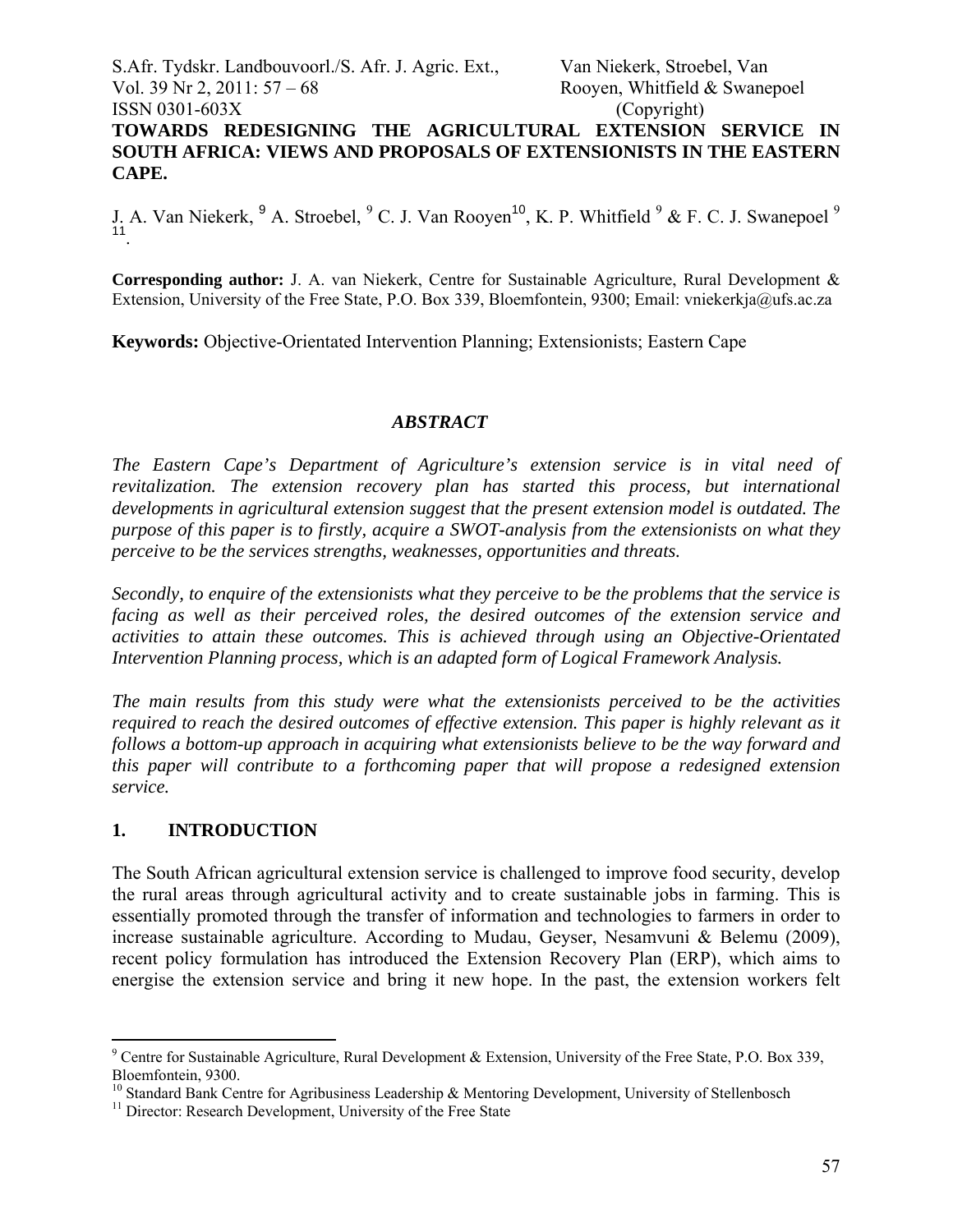dejected as they were uncertain about their future and the future of extension. The ERP was informed by the need to overhaul the extension service and it is based on five pillars, namely:

- 1. Ensure accountability and visibility of extension;
- 2. Promote professionalism and improve the extension image;
- 3. Re-skilling and orientation of extensionists;
- 4. Provision of Information & Communication Technology (ICT) infrastructure and other resources; and
- 5. Recruitment of personnel over the Medium-Term Expenditure Framework (MTEF).

According to Swanson & Rajalahti (2010), there are three major agricultural development goals at the national level, which determine the activities of the extension system. The development goals are to (1) achieve national food security, (2) improve rural livelihoods and (3) improve natural resource management. The activities required by the extension service to reach these goals overlap. To achieve short-term food security, the extension service needs to transfer technologies that will increase staple food crop production. To improve rural livelihoods, the extension service must help farmers increase their farm income by increasing the production of high-value products, diversifying their farming systems and organizing farmers into producer groups to increase their market access. Lastly, to improve natural resource management, the extension service must train farmers in sustainable natural resource management practices. This should help achieve long-term national food security.

In this context and according to Van den Ban & Hawkins (1996), the definition of agricultural extension is that "extension involves the conscious use of communication of information to help people form sound opinions and make good decisions". An updated definition was proposed by Leeuwis (2004), which takes into account the various new developments in the field of agricultural extension. This definition states that extension is "a series of embedded communicative interventions that are meant, among others, to develop and/or induce innovations which supposedly help to resolve (usually multi-actor) problematic situations."

A holistic approach will be taken in this study involving recent policy statements (Bese, 2010) and discussions with the leadership of extension in the Eastern Cape's Department of Agriculture (ECDoA), and also by taking note of views and perceptions of other important stakeholders and role players. A first paper on the topic accounts for the views of relevant scientific role players and was published in the South African Journal of Agricultural Extension in 2009 (van Niekerk, Stroebel, van Rooyen, Whitfield & Swanepoel, 2009). A second paper focused on the perspectives of smallholder farmers and is presently under review for the aforementioned journal. This paper contributes a third dimension and reports on the views and perceptions of a representative group of extensionists residing in the seven regions of the Eastern Cape. Two more papers will follow this paper, concerning perceptions of professional services, i.e. farm management services and agribusinesses serving smallholder farmers in the province. A final paper will provide an overall synthesis and proposals towards redesigning the agricultural extension system.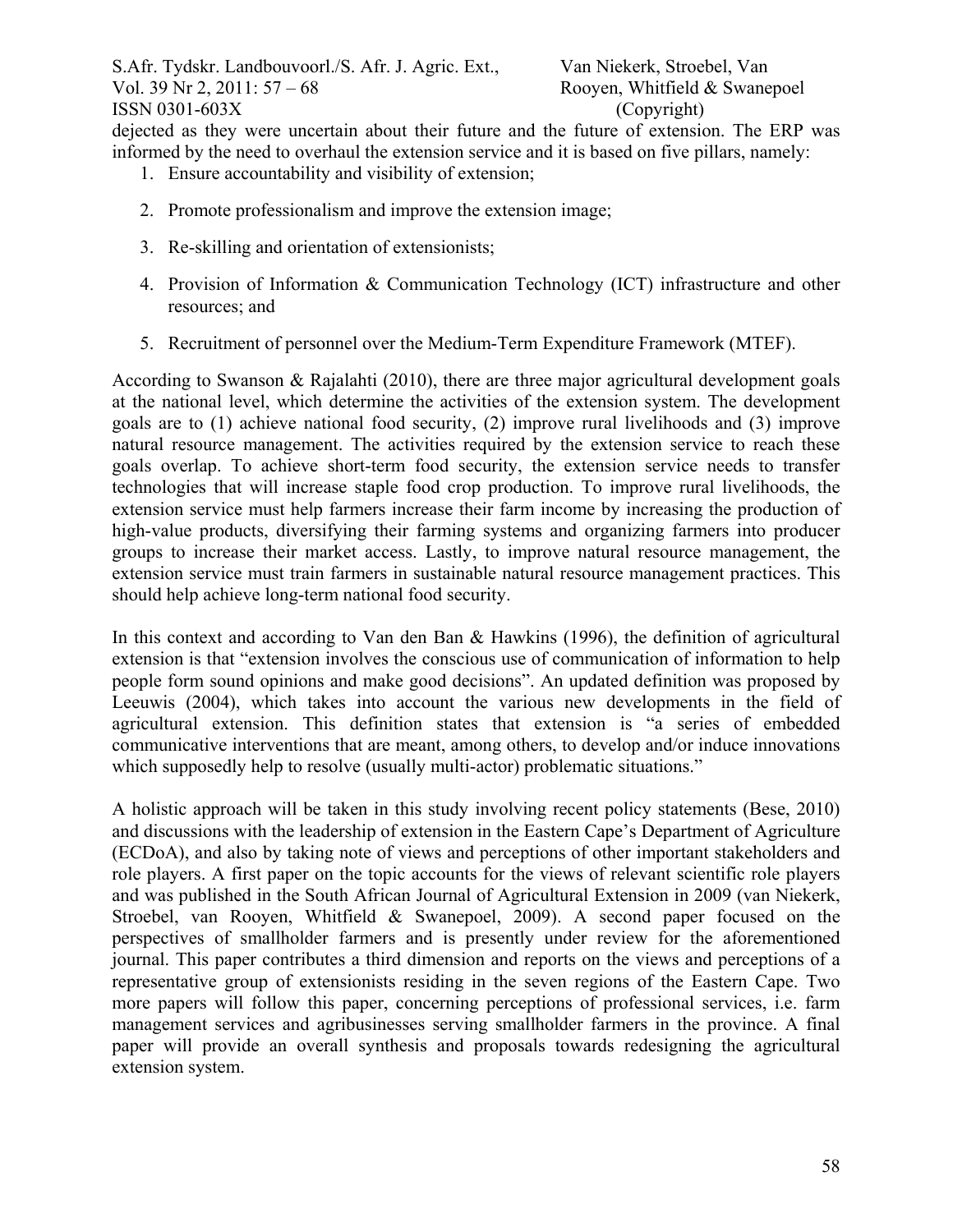#### **2. RESEARCH METHODOLOGY**

In this study a representative selection of fourteen practicing extensionists, from the seven regions of the Eastern Cape, were selected by the province's Department of Agriculture who were required to describe the current extension system in the Eastern Cape and what they perceive as their role in agricultural extension.

The first input was made by way of a SWOT analysis in the Eastern Cape's Department of Agriculture. The second aspect concerned the role the extensionists should/could play through an Objective-Orientated Intervention Planning (OOIP) procedure, which is an adapted form of a Logical Framework Analysis (LFA). The OOIP-enquiry is founded on constructivism whereby the process facilitator assists multiple participants in reconstructing a problem into a solution around a logical consensus (Denzin & Lincoln, 1994). The aim of the OOIP-enquiry is to analyse, plan, implement and evaluate possible intervention in order to improve efficiency and effectiveness (van Rooyen, Swart, D'Haese, Wessels & Carstens, 2002).

The OOIP is based on intervention logic of goals and the required objectives, results and sets of activities, and is conducted in a formal planning process (van Rooyen, Anandajayasekeram, Rukuni, Marassas, D'Haese & D'Haese, 2006). According to van Rooyen, D'Haese & Anandajayasekeram (2002), this tool is essentially used to clarify cause-effect relationships as well as clarifying logical links "between inputs and objectives; activities and outputs; broader purposes and the ultimate goals" that the tool was meant to serve. This tool is therefore a systematic planning process that is based on logical deductions (van Rooyen, *et al,* 2006).

This process revealed the perceptions of the extensionists regarding their core objective or mission as well as the outcomes they envisaged to be accomplished when the core objectives were met. The activities or programmes that needed to be performed for the core objectives and subsequent envisaged outcomes were also identified by the extensionists.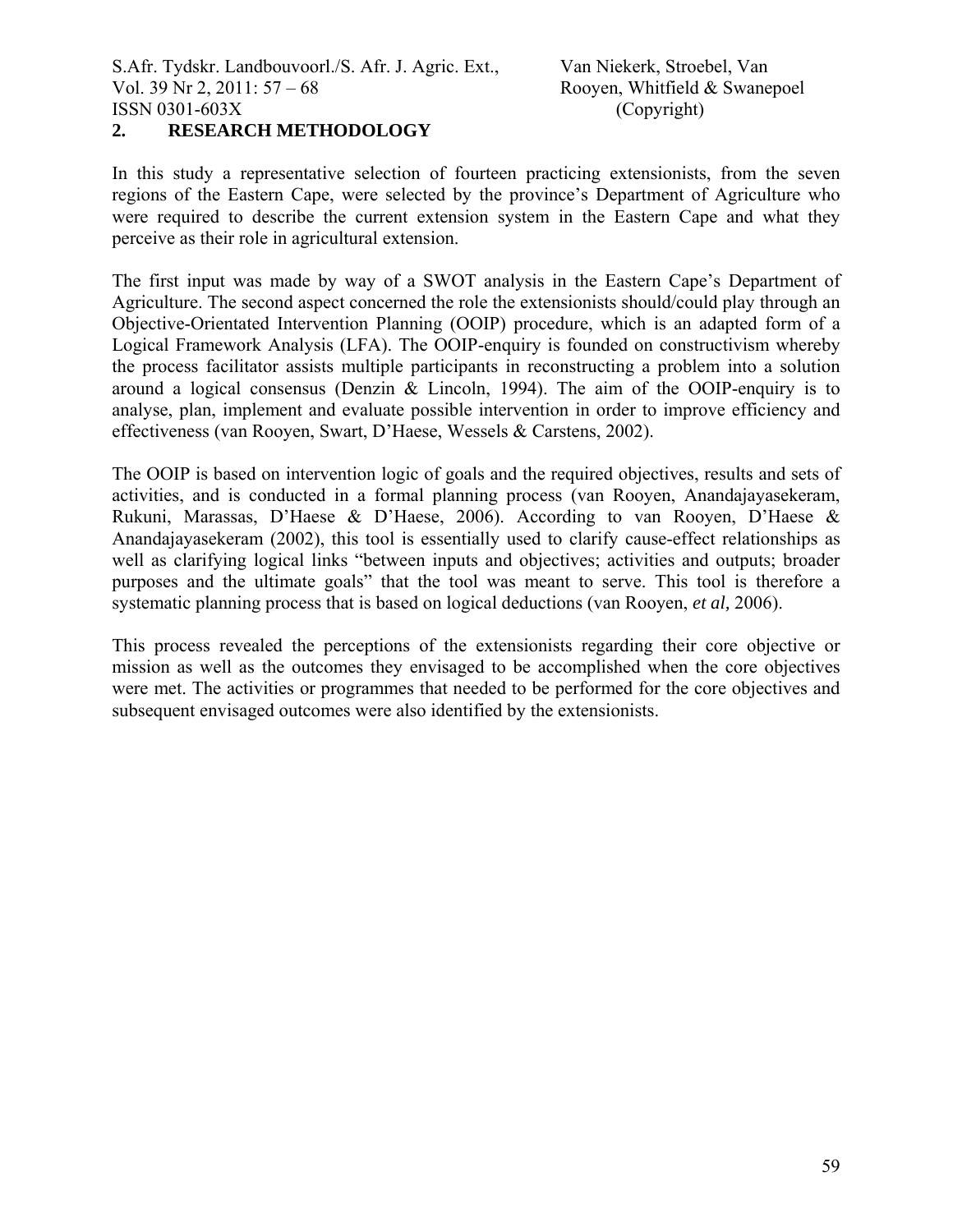S.Afr. Tydskr. Landbouvoorl./S. Afr. J. Agric. Ext., Van Niekerk, Stroebel, Van Vol. 39 Nr 2, 2011:  $57 - 68$  Rooyen, Whitfield & Swanepoel ISSN 0301-603X (Copyright)

## **3. RESULTS: SWOT ANALYSIS**

### **3.1 Strengths**

The extensionists identified the following as their strengths:

- a) Farmer development through group sessions and demonstration trials. Transferring information to farmers through regular interactions as above and instilling new ideas to farmers and thus improving their farming skills;
- b) Participative action through working with people on the ground and involving them in the development process;
- c) Service delivery through the regulation and management of government support programmes;
- d) Well structured service with suitably qualified officials (both extension and senior officials); and
- e) Providing support to policy formulation.

#### **3.2 Weaknesses**

The following weaknesses were identified by the extensionists:

- a) Ineffective management with poor implementation of policy formulation as well as a topdown approach;
- b) Being a "jack of all trades and master of none" as there is no specialization;
- c) Scarce resources, including finances, for farmer development; and
- d) Poor communication with farmers and within the service.

# **3.3 Opportunities**

Several opportunities were identified, these are:

- a) Improvement of knowledge through training provided, thus assisting people to move from point A to point B in their development;
- b) Increase in production and hence, increases in food security;
- c) Easy access to other agriculturally-related industries; and
- d) Good communication skills with farmers.

#### **3.4 Threats**

Threats that were identified included: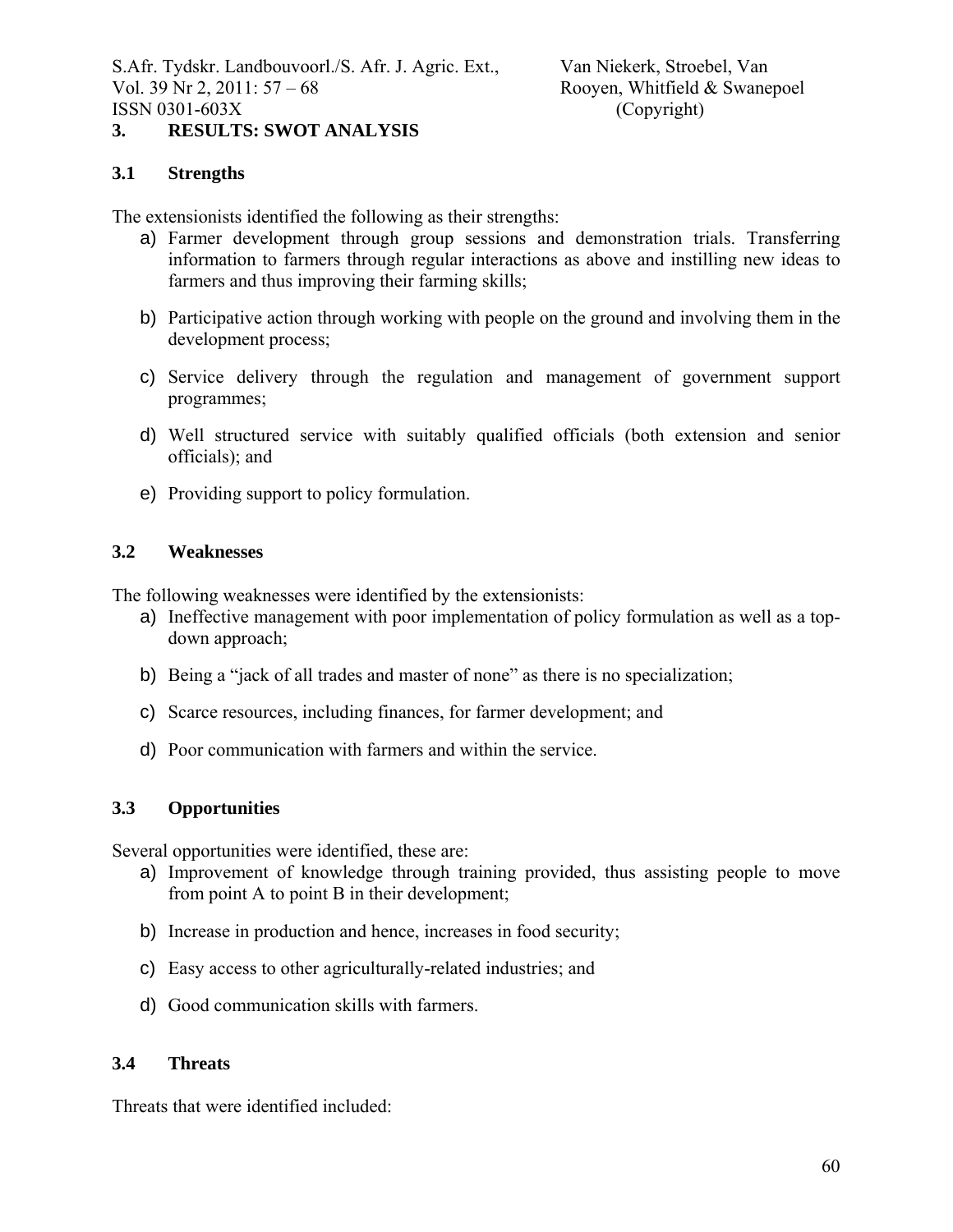S.Afr. Tydskr. Landbouvoorl./S. Afr. J. Agric. Ext., Van Niekerk, Stroebel, Van Vol. 39 Nr 2, 2011:  $57 - 68$  Rooyen, Whitfield & Swanepoel ISSN 0301-603X (Copyright)

- a) Lack of technology and information for workers, such as the prevailing weather conditions;
- b) The development of unproductive farmers who cannot be commercial farmers;
- c) Competition between other departments and Non-Government Organizations (NGO's) in the same areas;
- d) Political will to effect change as well as interference of politicians into technical aspects; and
- e) Too many bosses, thus making it impossible to work according to your programme.

# **3.5 Analysis**

From the above, one can conclude the following about the state of affairs in the Eastern Cape's extension service. Firstly, the extension service has strengths in farmer development, participative action, implementing government support programmes and suitably qualified personnel who can support policy formulation. Secondly, the extension service also has inherent weaknesses, such as the lack of effective management, a top-down approach within the service, the lack of specialisation, scarce resources for developmental efforts as well as poor communication within the service and with farmers. Thirdly, the extension service offers several opportunities for improvement. These include assistance in development through the transfer of knowledge and training so that production should increase. The service also has access to agriindustries and therefore potentially good chances of effective communication. Lastly, the service identified threats that included lack of information and technologies for extensionists, development of unproductive farmers, competition between other public departments and NGO's, political interference and too many bosses.

According to the Christoplos (2010), the Food & Agricultural Organization (FAO) has recognised the need to mobilise the extension service to achieve a range of rural development goals. These goals can be achieved when weaknesses are turned into strengths, opportunities are fully utilized and threats are neutralised. Such goals include:

- The enhancement of people's access to technologies and related information:
- Ensuring that farmers and actors in value chains can cope with changing markets;
- The enablement of farmers to understand climate change and to be in a position to mitigate and adapt to the new challenges;
- The support of rural communities in effectively managing their natural resources; and
- The assistance to farmers to use their available resources optimally.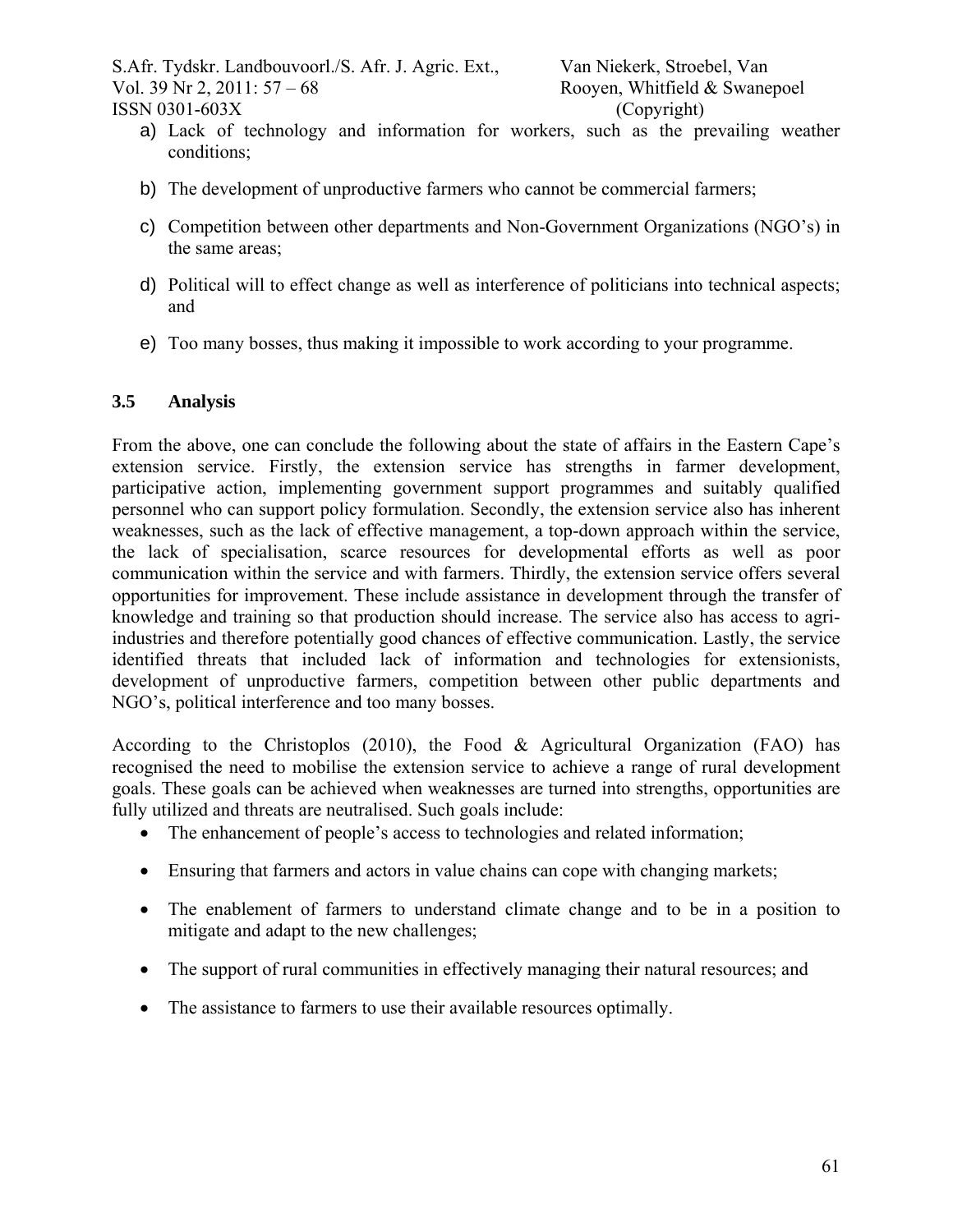# **4. RESULTS: OBJECTIVE-ORIENTATED INTERVENTION PLANNING**

This approach allows participating role players to state clearly the problems (see Figure 1: Problem Tree) as experienced by them and thereafter propose "solutions" as envisaged outcomes, core objectives, programmes and sets of activities (Figure 2:Objective Tree).

## **4.1 Problem Statement Defined by the Extensionists**

The extensionists involved in this research identified the following as their core problems resulting in them being unable to transfer effectively information and technologies through communication, which in turn immobilises farmers to become commercially viable.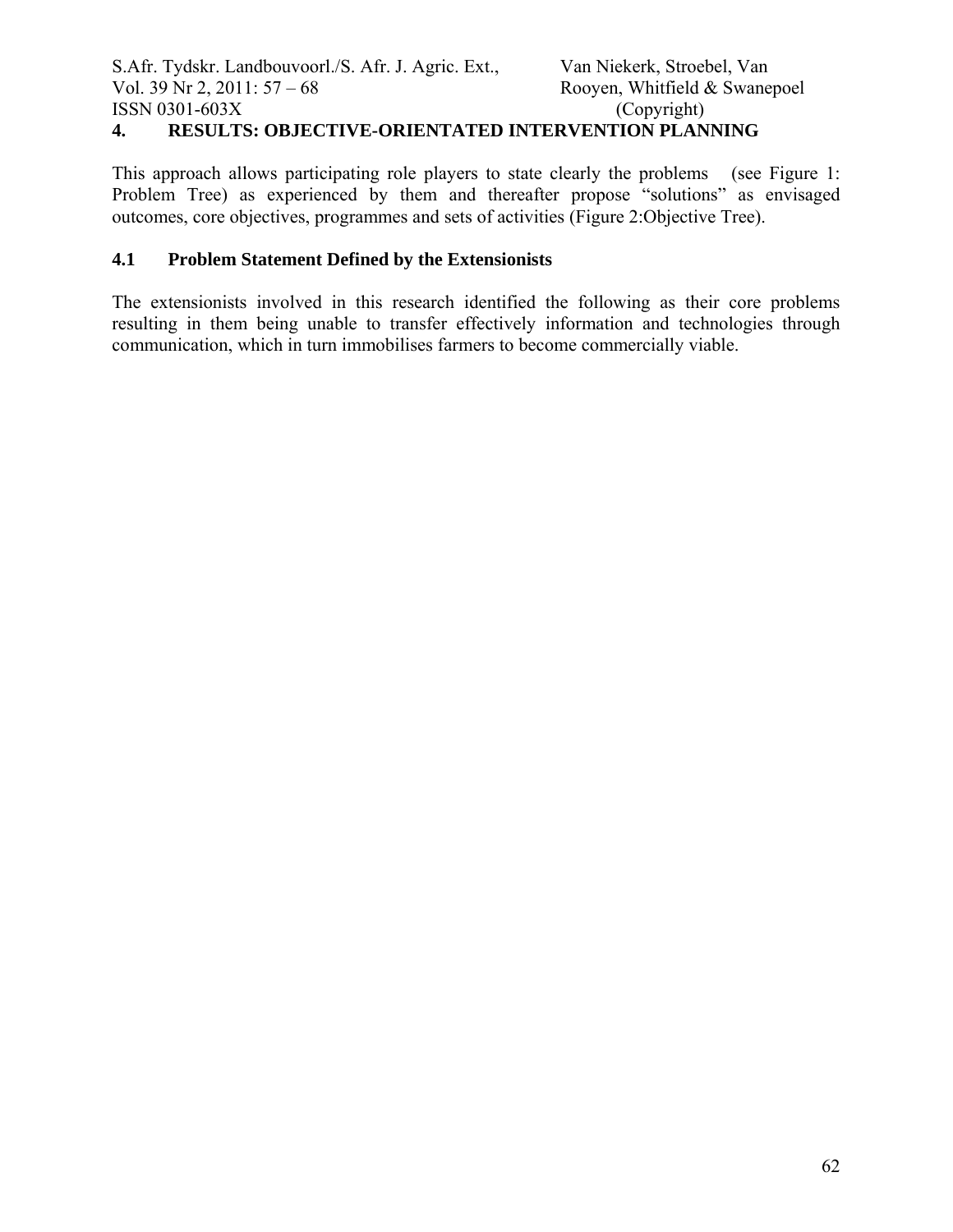

Figure 1: Problem Tree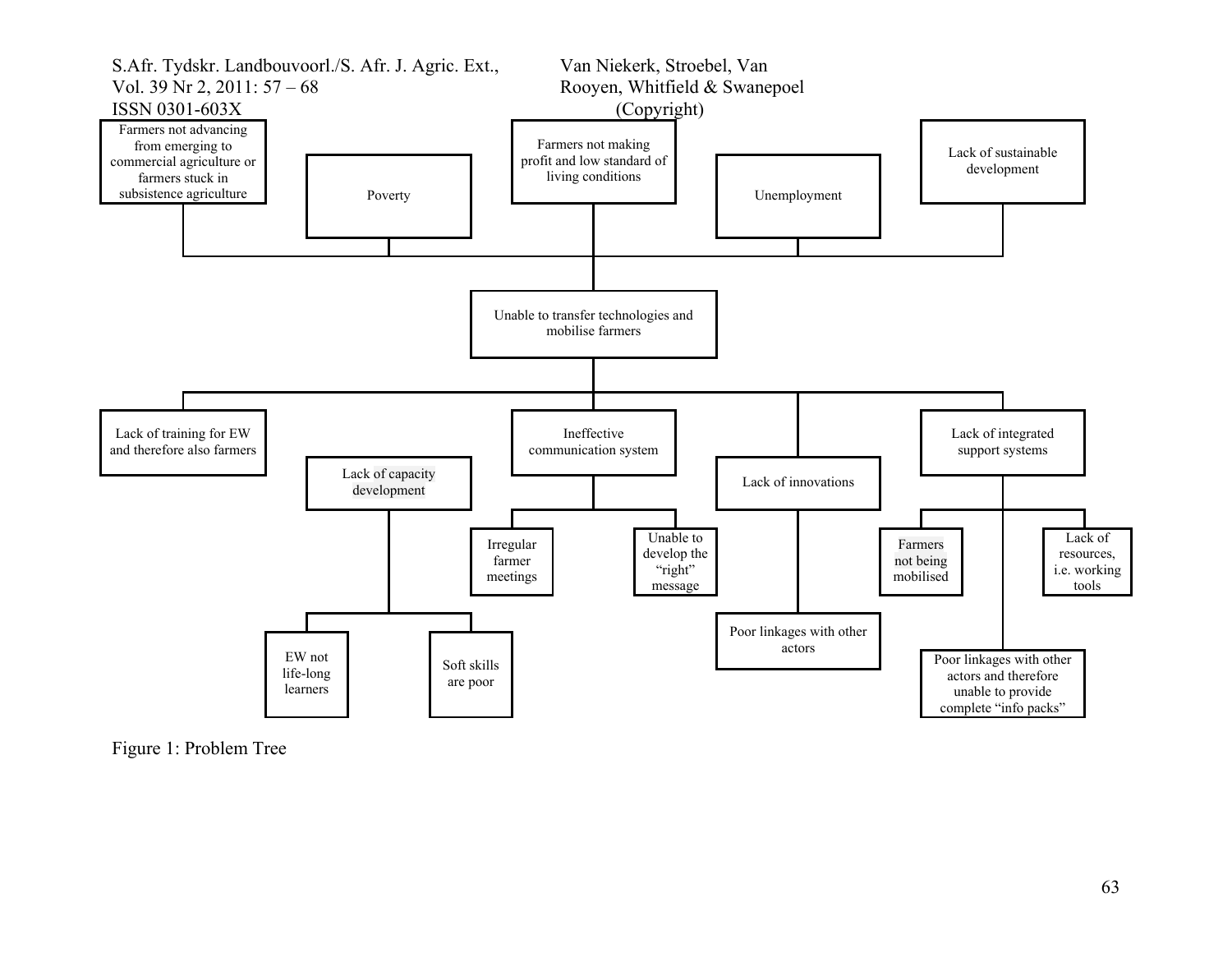# **4.2 Core Objectives of Agricultural Extension**

Their core objectives or mission as identified by the extensionists revolved around three key concepts namely "to transfer, to communicate and to mobilise". This was interpreted as "the imparting of agricultural knowledge to farmers, for them to be able to optimise their production in a sustainable way and to enable them to achieve food security initially and thereafter to develop towards commercial production. This statement was refined to the training and development of farmers' skills in agriculture so that they can produce quality food and to alleviate poverty. The core objectives, envisaged outcomes and, programmes and activities are displayed in Figure 2: Objective Tree.

# **4.3 The Envisaged outcomes of the Extensionists' efforts**

The extensionists envisaged five outcomes that would be achieved once the core objectives were met. These outcomes are:

- a) To alleviate poverty in their society through food production. According to Rivera, Qamar & Van Crowder (2001), farmers need to be convinced that the extension service is communicating valuable information towards income generation and improving their living standards. The extension service must therefore supply appropriate technologies in this regard.
- b) To develop farmers so that they can make a profit out of farming so that they can improve their standard of living. According to Pesche & Francois (2007), the extension service can help by improving farming and farm yields so that farmers can become empowered and support their livelihoods.
- c) To develop emerging farmers to be commercial farmers and to shift farmers from subsistence to commercial farming. According to Swanson (2008), due to economic growth in developing countries, there are opportunities for smallholder farmers to increase incomes by diversifying into high-value farm products, but this would require these farmers to learn new production and management techniques (human capital development).
- d) Sustainable farmer development focussing on poverty alleviation and job creation by means of implementing the five pillars of sustainability. According to Smyth  $\&$ Dumanski (1993, quoted by Dumanski, 1997), the five pillars of sustainability revolve around social equity, economic viability, maintenance of productivity levels, protection of the environment and reduction of production risks.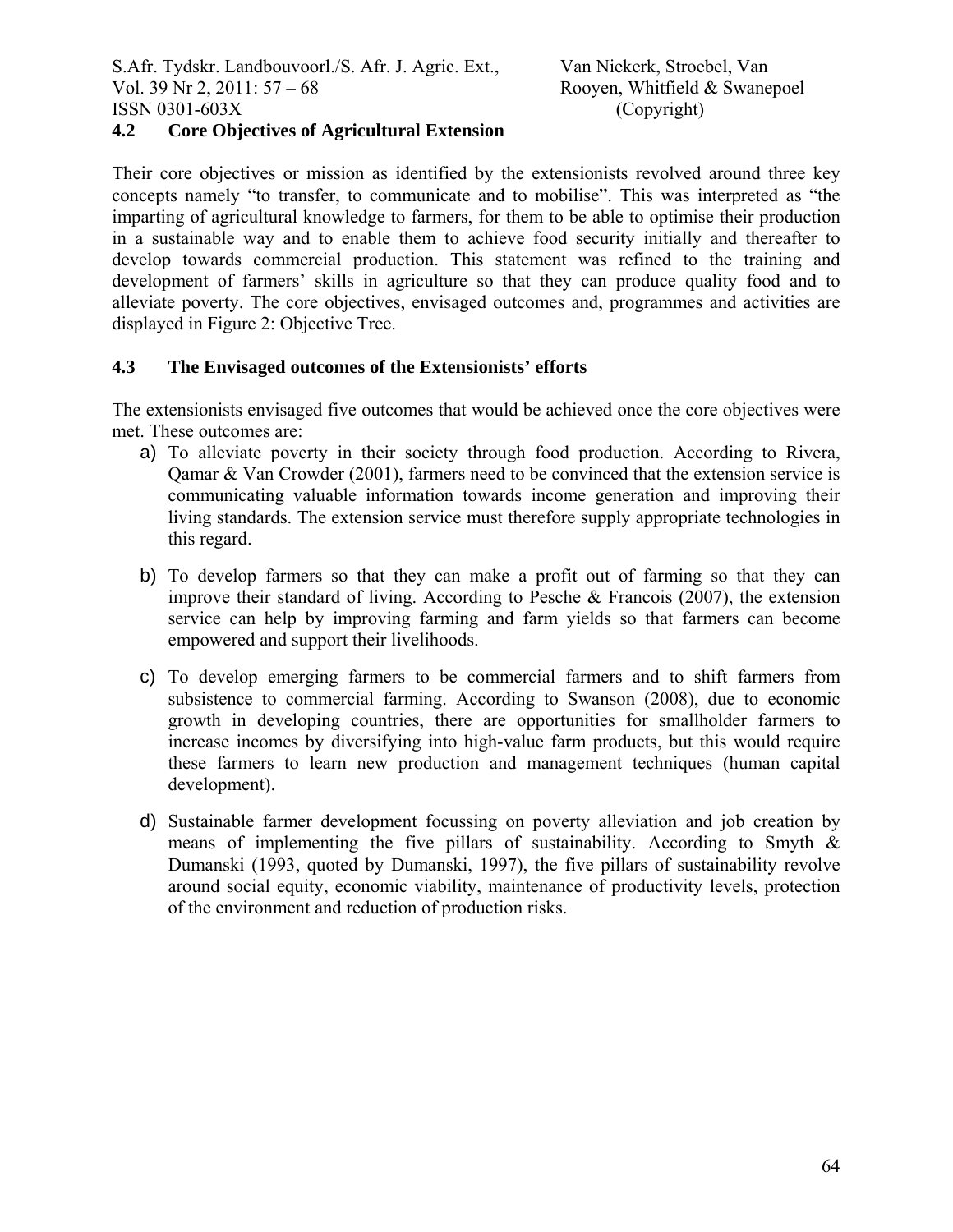

Figure 2: Objective Tree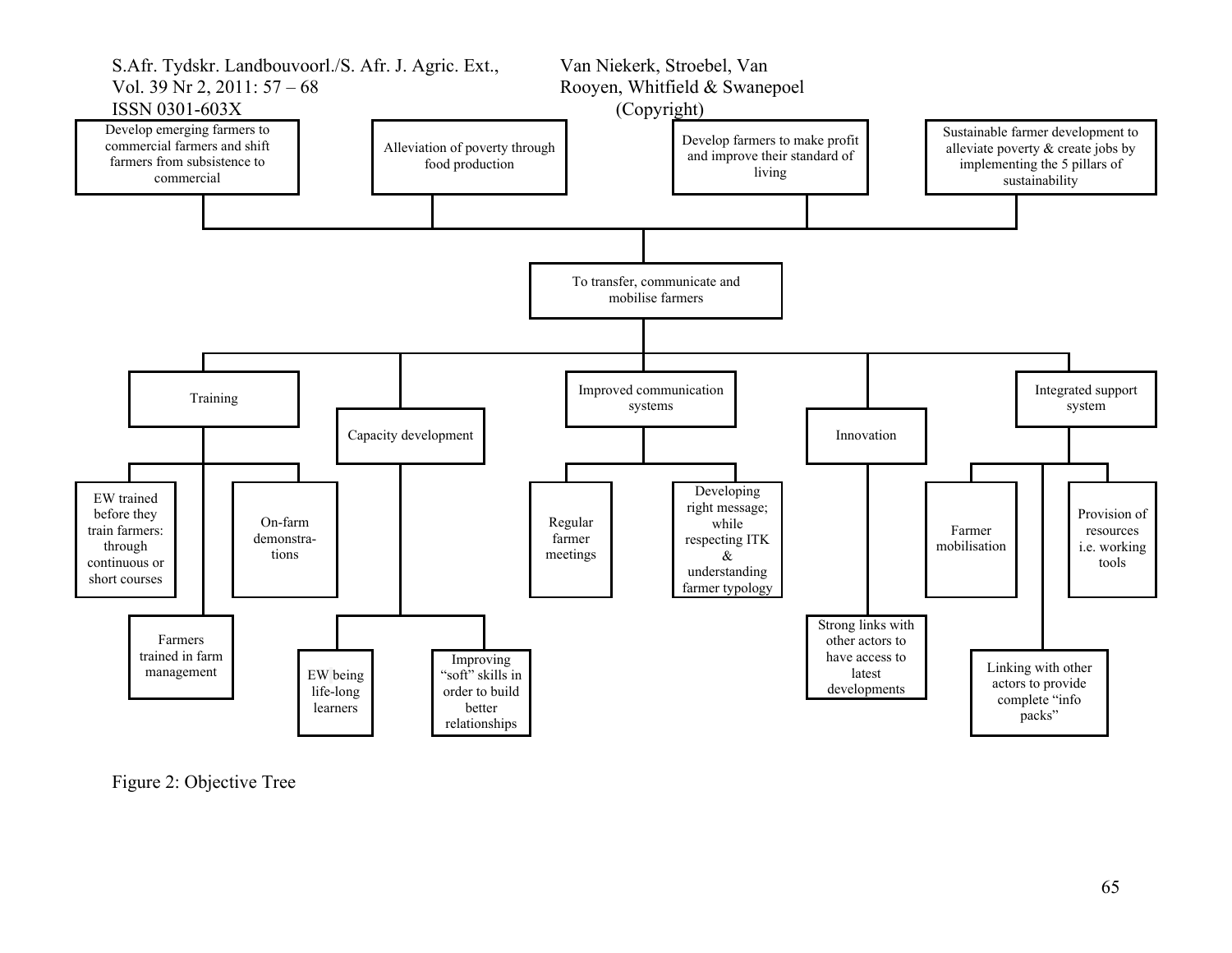## **4.4 Programmes and activities**

The extensionists identified five core activities that needed to be fulfilled in order to reach the objectives and desired outcomes. The five activities had sub-activities that needed to be accomplished before a specific activity's goals could be achieved. These activities (and their sub-activities) are:

- a) Training:
	- Extensionists need to be trained before they train the farmers. This could be achieved through continuous or short-course training.
	- The farmers needed training in farm management, which included book keeping, decision making, marketing, financial skills, time management and risk management.
	- On-farm demonstrations should be used as a training tool.
- b) Integrated support systems:
	- Farmer mobilization, namely "farmers must be ready to adopt new ideas introduced to them" and extension workers should link up with farmer associations.
	- The extensionists must link up with agribusinesses and subject-matter specialists so that the extensionists can provide complete "information packs".
	- The provision of resources, which consisted of access to working tools and the implementation of farmer contact sessions.
- c) Innovation:
	- This activity could be accomplished if the extensionists had strong linkages with agribusinesses, top commercial farmers and research stations. In this way, extensionists would be in a position to access the latest developments in agricultural innovations and technologies.
- d) Improved communication systems:
	- Regular farmer meetings.
	- Developing the "right" message, respecting local indigenous knowledge and understanding the relevant farming systems (typology analysis).
- e) Capacity development:
	- Extensionists themselves being "life-long learners".
	- Improving extensionists soft skills, in other words, being able to build good social relationships.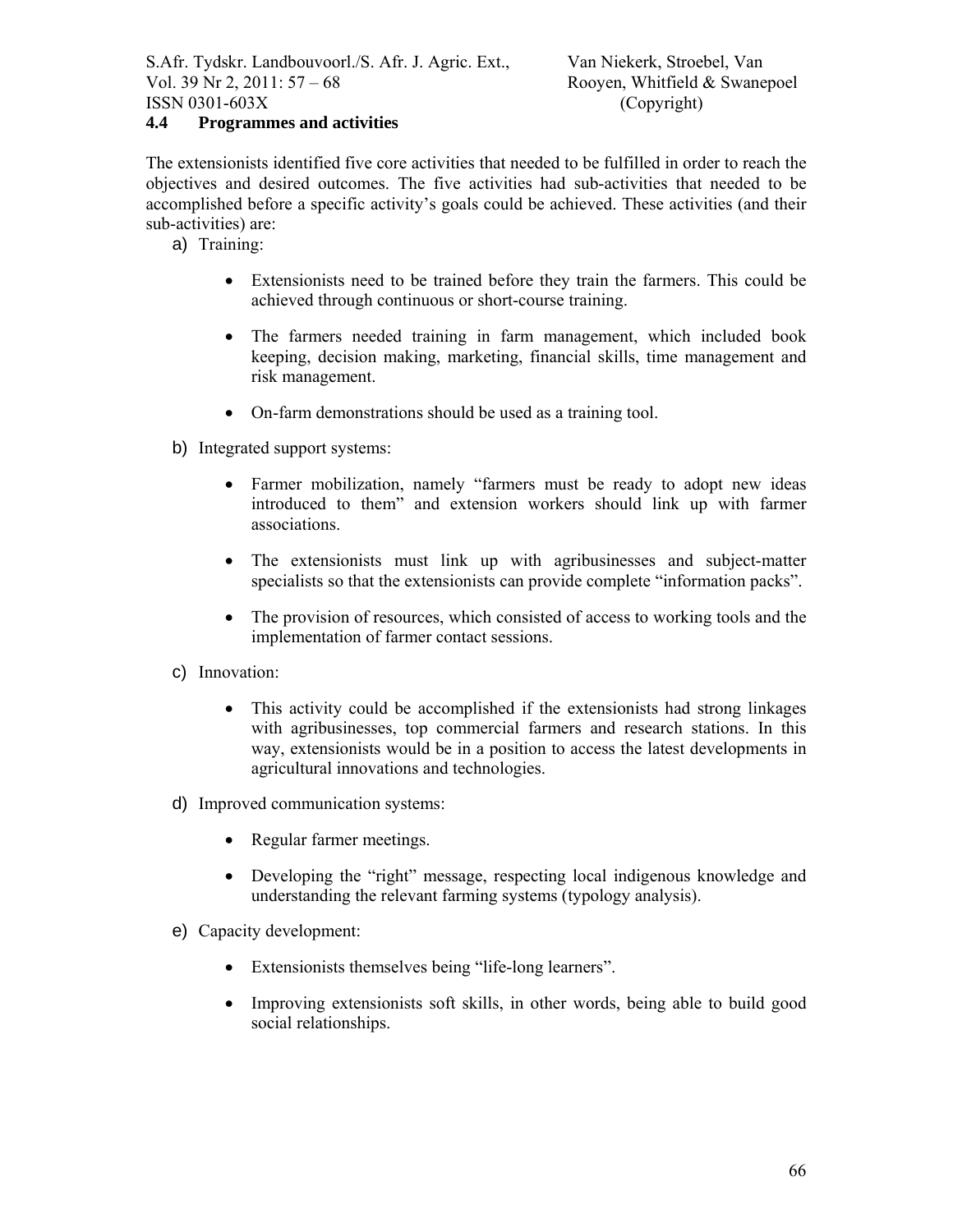From this analysis extensionists determined that their core objective is "to transfer, communicate and mobilise farmers" although they could not achieve this objective at present. They suggested that five core activities were needed to improve the extension service. These activities were training, integrated support systems, innovation, improved communication systems and capacity development; with each of these activities having sub-activities.

Once these activities have been holistically achieved, their envisaged outcomes were the alleviation of poverty, the profitability of farming, farmers develop from subsistence and emerging status to commercial farmers and agriculture becoming more sustainable.

#### **REFERENCES**

- BESE, D., 2010. Policy speech 2010/11. Eastern Cape Department of Agriculture and Rural Development, Bhisho, South Africa.
- CHRISTOPLOS, I., 2010. Mobilizing the potential of rural and agricultural extension. FAO, Rome.
- DENZIN, N. K. & LINCOLN, Y. S., 1994. Handbook of qualitative research. Sage Publications, Thousand Oaks, USA.
- DUMANSKI, J., 1997. Planning for sustainability in agricultural development projects. *Journal for Agriculture and Rural Development. pp 16*.
- LEEUWIS, C., 2004. Communication for rural innovation: Rethinking agricultural extension  $(3<sup>rd</sup> Ed.)$ . Blackwell Publishing, Oxford.
- MUDAU, K. S., GEYSER, M., NESAMVUNI, A. E. & BELEMU, N. D. 2009. Towards sustainable strategies and tactics for extension recovery. Proceedings from the  $42^{nd}$ Annual Conference of the South African Society for Agricultural Extension.
- PESCHE, D. & FRANCOIS, J. L., 2007. Common framework on agricultural extension. Neuchatel Group, Lindau, Switzerland.
- RIVERA, W. M., QAMAR, M. K. & VAN CROWDER, L., 2001. Agricultural and rural extension worldwide: Options for institutional reform in the developing countries. FAO, Rome.
- SWANSON, B. E., 2008. Global review of good agricultural extension and advisory service practices. FAO, Rome
- SWANSON, B. E. & RAJALAHTI, R., 2010. Strengthening agricultural and advisory systems: Procedures for assessing, transforming, and evaluating extension systems. World Bank, Washington.
- VAN DEN BAN, A. W. & HAWKINS, H. S., 1996. Agricultural extension (2<sup>nd</sup> Ed.). Blackwell Publishing, Oxford.
- VAN NIEKERK, J. A., STROEBEL, A., VAN ROOYEN, C. J., WHITFIELD, K. P. & SWANEPOEL, F. J. C., 2009. Towards designing a new agricultural extension service for the Eastern Cape Province: A perception analysis. *S. Afr. J. Agric. Ext. 38: 65-76.*
- VAN ROOYEN, C. J., ANANDAJAYASEKERAM, P., RUKUMI, M., MARASSAS, C., D'HAESE, M. & D'HAESE, L., 2006. Agricultural project planning & analysis. Network Activity Programme, Pretoria.
- VAN ROOYEN, C. J., D'HAESE, L. & ANANDAJAYASEKERAM, P., 2002. Logical framework analysis as a method of strategic planning. Ch. 21 In: Agribusiness: A source book for agribusiness training (Eds.: C.J. van Rooyen, O.T. Doyer, F. Bostyn & L. D'Haese). Network Activity Programme, Pretoria.